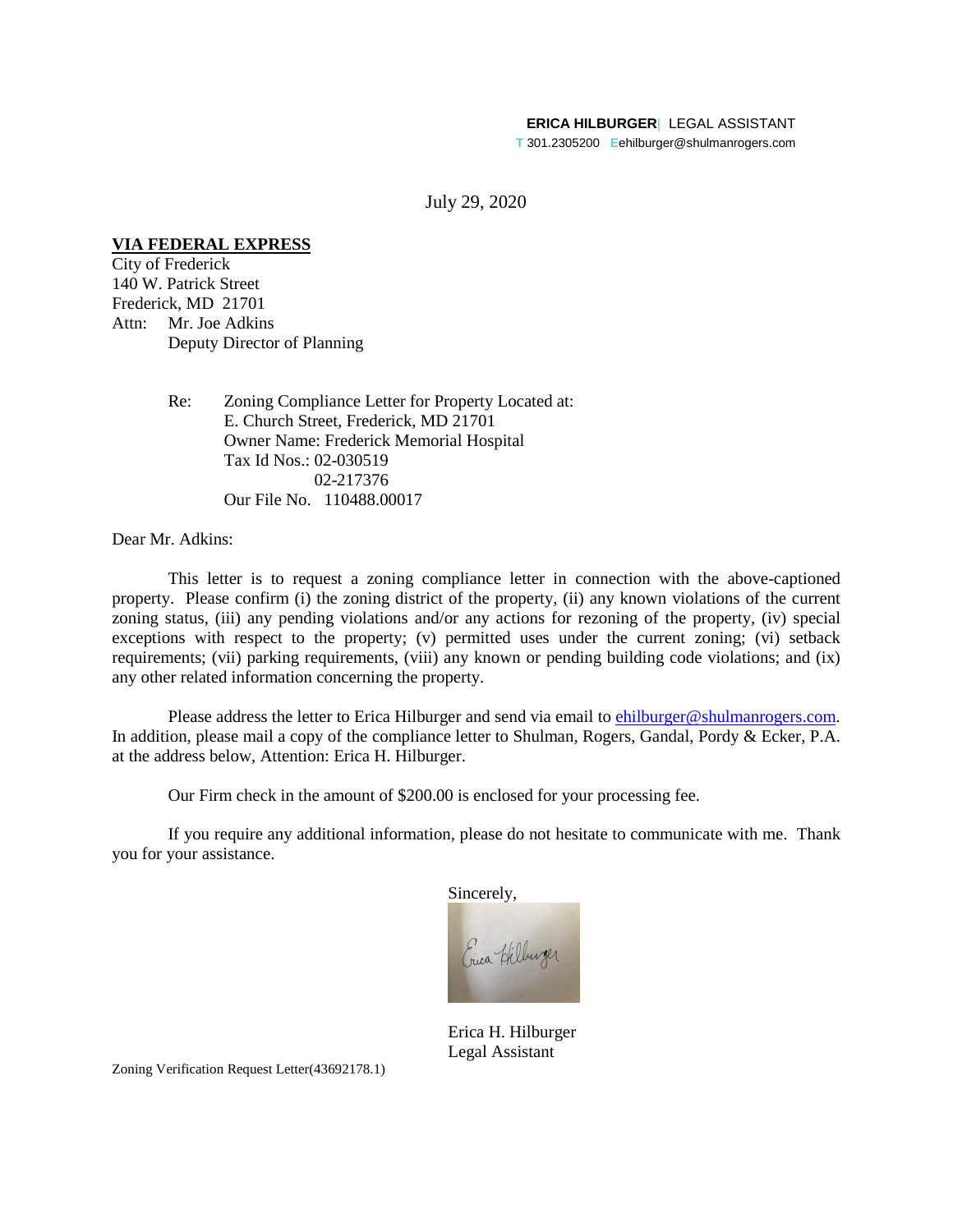### **Real Property Data Search**

**Search Result for FREDERICK COUNTY**

| <b>View Map</b>                                    | <b>View GroundRent Redemption</b>                                                                    |                                     | <b>View GroundRent Registration</b> |                                     |                                                      |                           |  |
|----------------------------------------------------|------------------------------------------------------------------------------------------------------|-------------------------------------|-------------------------------------|-------------------------------------|------------------------------------------------------|---------------------------|--|
| <b>Special Tax Recapture: None</b>                 |                                                                                                      |                                     |                                     |                                     |                                                      |                           |  |
| <b>Account Identifier:</b>                         | District - 02 Account Number - 030519                                                                |                                     |                                     |                                     |                                                      |                           |  |
|                                                    |                                                                                                      | Owner Information                   |                                     |                                     |                                                      |                           |  |
| <b>Owner Name:</b>                                 | <b>FREDERICK MEMORIAL</b><br><b>HOSPITAL INC</b>                                                     | Use:<br><b>Principal Residence:</b> |                                     |                                     | <b>EXEMPT COMMERCIAL</b><br>NO.                      |                           |  |
| <b>Mailing Address:</b>                            | 400 W 7TH ST                                                                                         |                                     | <b>Deed Reference:</b>              |                                     | /02303/00232                                         |                           |  |
|                                                    | FREDERICK MD 21701-4506                                                                              |                                     |                                     |                                     |                                                      |                           |  |
|                                                    |                                                                                                      | Location & Structure Information    |                                     |                                     |                                                      |                           |  |
| <b>Premises Address:</b>                           | E CHURCH ST<br>FREDERICK 21701-0000                                                                  | <b>Legal Description:</b>           |                                     |                                     | 19.496 AC<br>E. CHURCH ST. EXTD.<br><b>FREDERICK</b> |                           |  |
| Grid: Parcel:<br>Map:                              | Neighborhood:                                                                                        | Subdivision:<br><b>Section:</b>     |                                     | <b>Block: Lot: Assessment Year:</b> |                                                      | Plat No:                  |  |
| 0414<br>0006<br>1358A                              | 20000.11<br>0000                                                                                     |                                     |                                     | 2020                                |                                                      | <b>Plat Ref:</b>          |  |
| <b>Town: FREDERICK CITY</b>                        |                                                                                                      |                                     |                                     |                                     |                                                      |                           |  |
|                                                    |                                                                                                      |                                     |                                     |                                     |                                                      |                           |  |
|                                                    | Primary Structure Built Above Grade Living Area Finished Basement Area Property Land Area County Use |                                     |                                     | 19.4900 AC                          |                                                      |                           |  |
| Stories<br><b>Basement</b>                         | <b>Exterior</b><br>Quality<br><b>Type</b>                                                            | <b>Full/Half Bath</b>               | Garage                              |                                     | <b>Last Notice of Major Improvements</b>             |                           |  |
|                                                    |                                                                                                      |                                     |                                     |                                     |                                                      |                           |  |
|                                                    |                                                                                                      | Value Information                   |                                     |                                     |                                                      |                           |  |
|                                                    | <b>Base Value</b><br><b>Value</b><br><b>Phase-in Assessments</b>                                     |                                     |                                     |                                     |                                                      |                           |  |
|                                                    |                                                                                                      | As of                               |                                     | As of                               | As of                                                |                           |  |
|                                                    |                                                                                                      | 01/01/2020                          |                                     | 07/01/2019                          | 07/01/2020                                           |                           |  |
| Land:                                              | 1,398,100                                                                                            | 1,398,100                           |                                     |                                     |                                                      |                           |  |
| <b>Improvements</b>                                | 0                                                                                                    | 0                                   |                                     |                                     |                                                      |                           |  |
| Total:                                             | 1,398,100                                                                                            | 1,398,100                           |                                     | 1,398,100                           | 1,398,100                                            |                           |  |
| <b>Preferential Land:</b>                          | 0                                                                                                    |                                     |                                     |                                     | 0                                                    |                           |  |
|                                                    |                                                                                                      | <b>Transfer Information</b>         |                                     |                                     |                                                      |                           |  |
| Seller: HOUSEHOLD PRODUCTS<br><b>MANUFACTURING</b> |                                                                                                      | Date: 06/20/1997                    |                                     | Price: \$2,149,500                  |                                                      |                           |  |
| Type: ARMS LENGTH MULTIPLE                         |                                                                                                      | Deed1: /02303/00232                 |                                     | Deed <sub>2</sub> :                 |                                                      |                           |  |
| Seller: CLOROX COMPANY                             |                                                                                                      | Date: 07/09/1996                    |                                     |                                     | Price: \$0                                           |                           |  |
| Type: NON-ARMS LENGTH OTHER                        |                                                                                                      | Deed1: /02204/ 01356                |                                     | Deed <sub>2</sub> :                 |                                                      |                           |  |
| Seller:                                            |                                                                                                      | Date:                               |                                     | Price:                              |                                                      |                           |  |
| Type:                                              |                                                                                                      | Deed1:                              |                                     | Deed2:                              |                                                      |                           |  |
|                                                    |                                                                                                      | <b>Exemption Information</b>        |                                     |                                     |                                                      |                           |  |
| <b>Partial Exempt</b><br>Assessments:              | <b>Class</b>                                                                                         |                                     | 07/01/2019                          |                                     | 07/01/2020                                           |                           |  |
| County:                                            | 820                                                                                                  |                                     | 1,398,100.00                        |                                     | 1,398,100.00                                         |                           |  |
| State:                                             | 820                                                                                                  |                                     | 1,398,100.00                        |                                     | 1,398,100.00                                         |                           |  |
| <b>Municipal:</b>                                  | 820                                                                                                  |                                     |                                     | 1,398,100.00 1,398,100.00           |                                                      | 1,398,100.00 1,398,100.00 |  |
| <b>Special Tax Recapture: None</b>                 |                                                                                                      |                                     |                                     |                                     |                                                      |                           |  |
|                                                    |                                                                                                      | Homestead Application Information   |                                     |                                     |                                                      |                           |  |

**Homestead Application Status:** No Application

Homeowners' Tax Credit Application Information

**Homeowners' Tax Credit Application Status:** No Application **Date:**